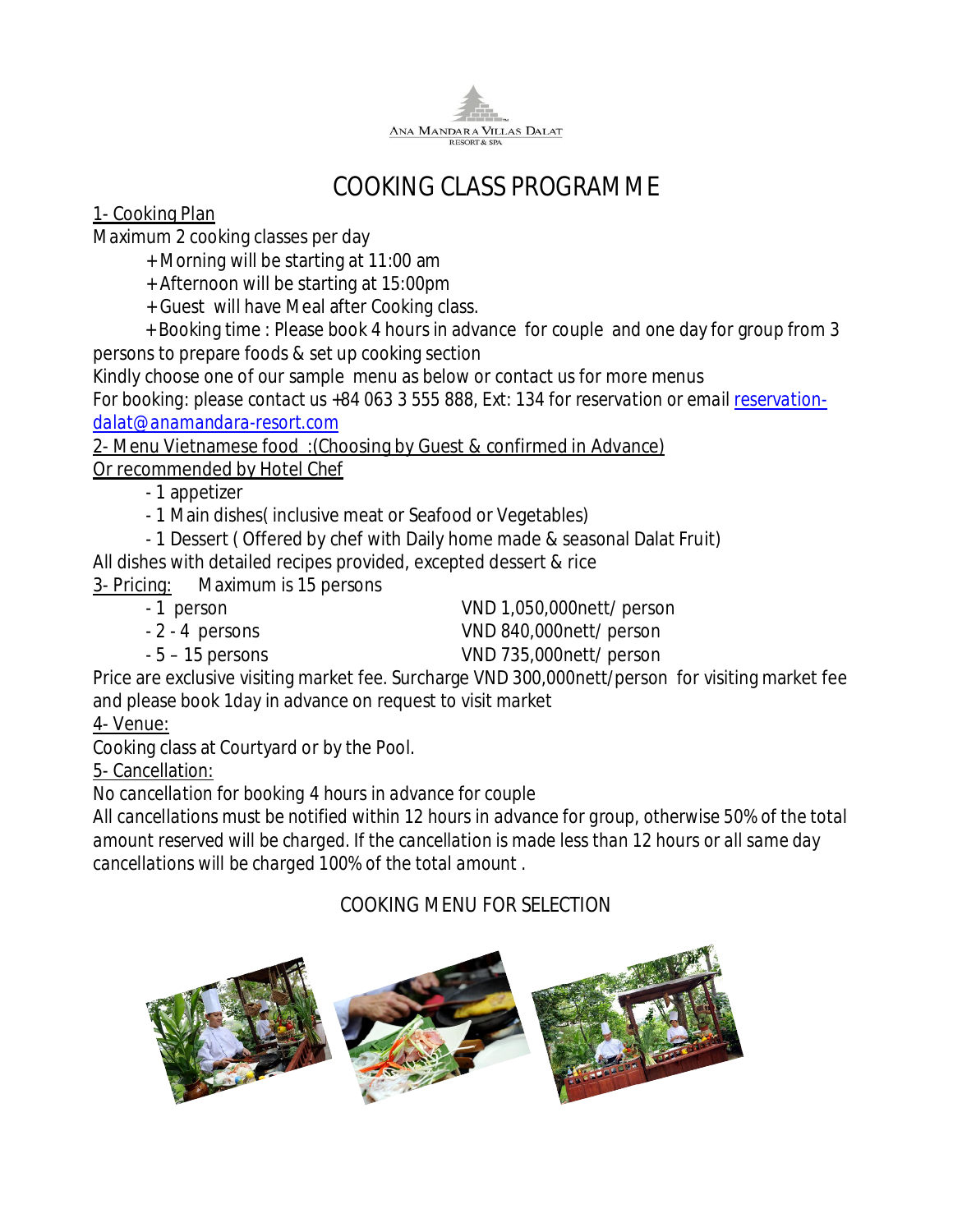ANA MANDARA VILLAS DALAT RESORT & SPA

# Vietnamese Cooking Class

Menu 1

Appetizer "Ch Giò Gà" **Chicken Spring Rolls** 

 $***$ 

**Main Course** "Cua sôt me" **Crab in Tamarind sauce** 

 $* * *$ 

**Desert** Da lat Fresh Fruits

\*\*\*\*\*\*\*\*\*\*\*\*\*\*\*\*\*\*\*\*\*\*\*\*\*\*\*\*\*\*\*

### Menu 2

Appetizer "Tôm cu n th t heo n ng" Grilled rolled prawn with pork

 $***$ 

**Main Course** "Cà Ri Gà" Traditional Vietnamese chicken curry

 $***$ 

**Desert Banana Cake**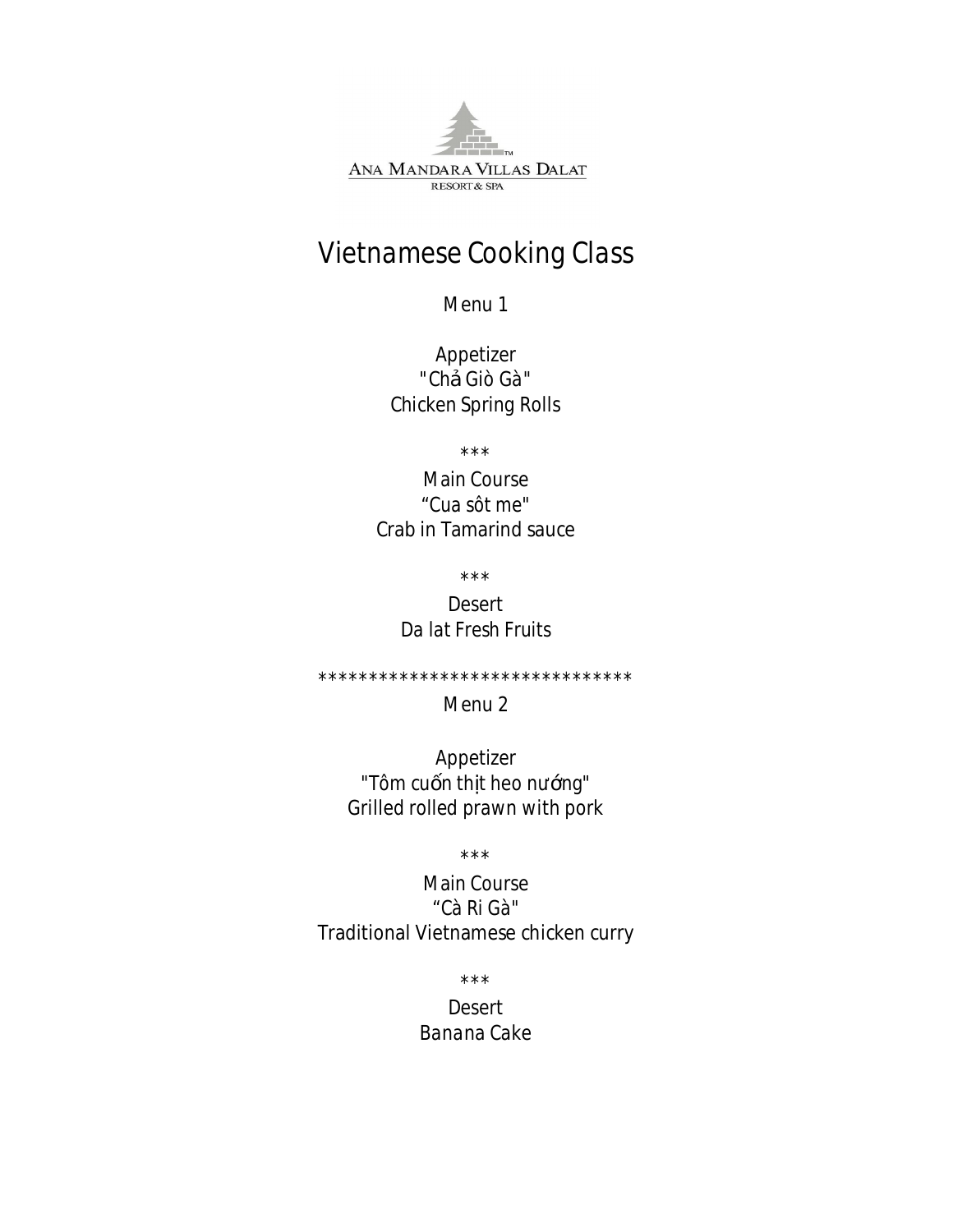

#### Menu 3

### Appertizer

"Thtbòn nglál t" Traditional Vietnamese grill beef in parilla leaf

 $***$ 

## **Main Course** Gà kho st Braised chicken with chilli & lemon grass in clay pot clay-pot

 $***$ 

**Desert** Da lat Fresh Fruits

\*\*\*\*\*\*\*\*\*\*\*\*\*\*\*\*\*\*\*\*\*\*\*

### Menu 4

Appetizer "Ph bò" Traditional Vietnamese beef noodle

 $***$ 

Main Course "Bánh Xèo" **Traditional Vietnamese Pancake** 

 $\star\star\star$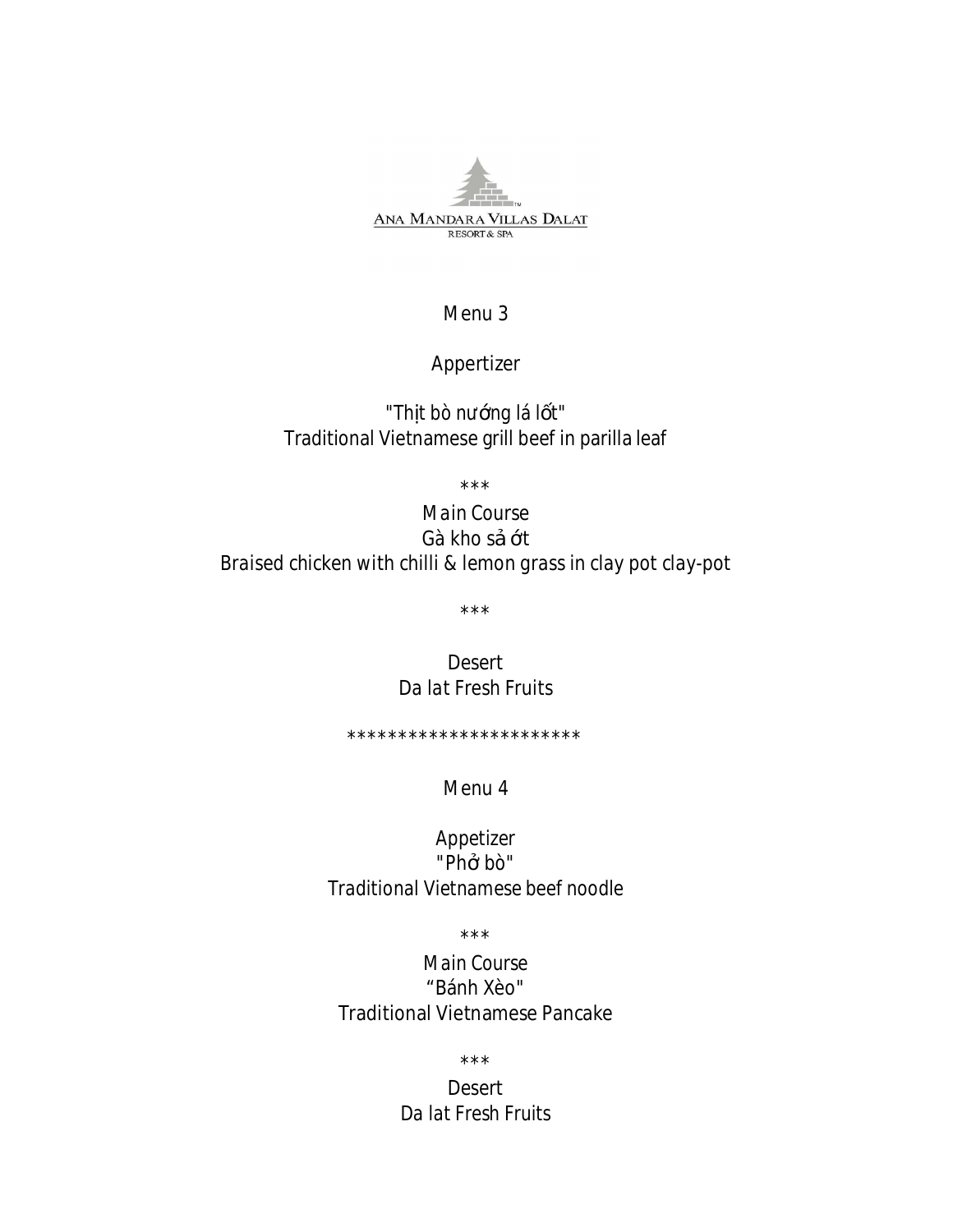

## "G i cu n tôm th t" hand roll of Pork & shrimp with herb in rice paper

 $***$ 

**Main Course** S nn ng Giav" **BBO** marinated pork rib with spices

 $\star\star\star$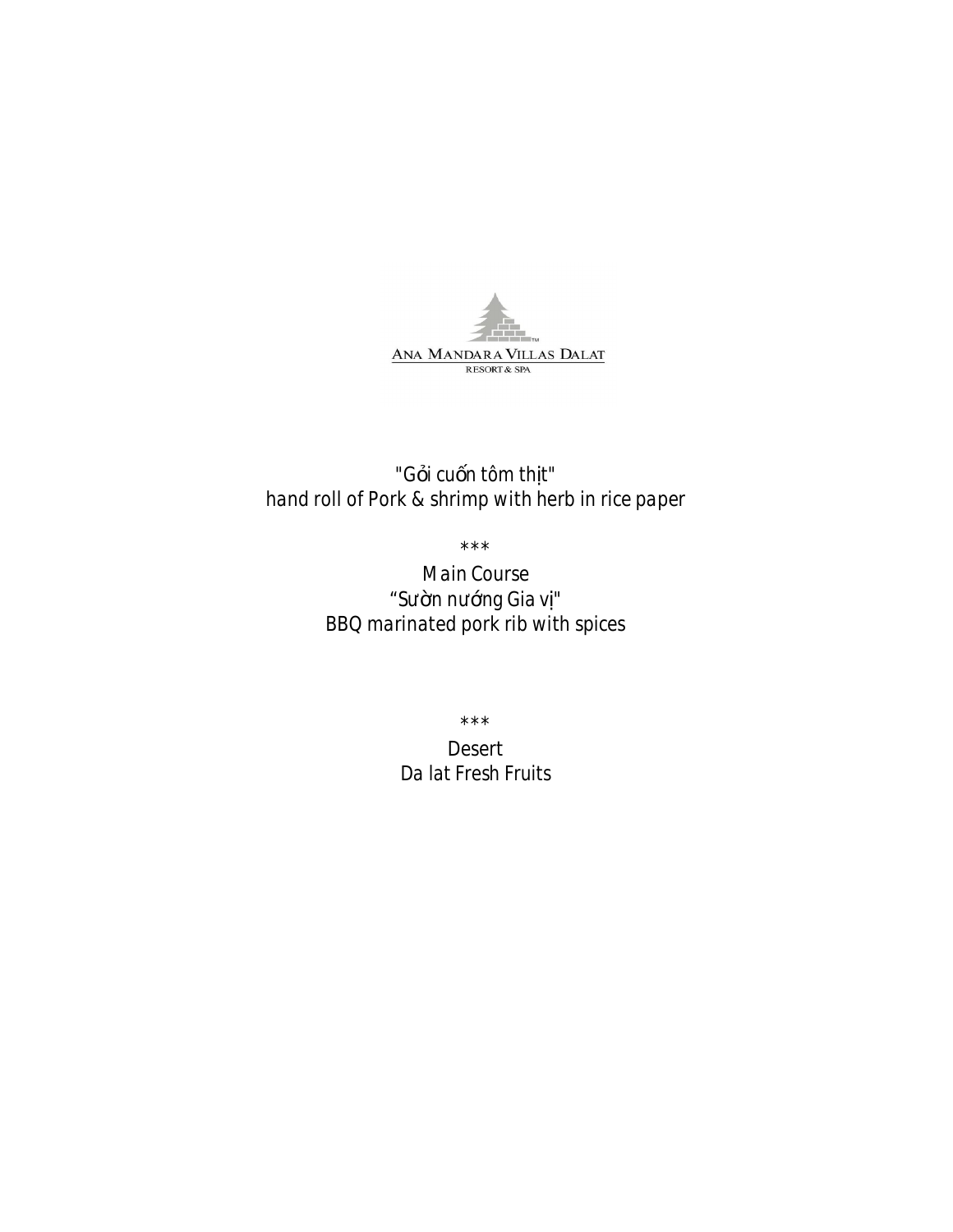ANA MANDARA VILLAS DALAT **RESORT & SPA** 

# Vegetarian Cooking Class

Menu 1

Appetizer "Ch Giò rau" **Vegetables Spring Rolls** 

 $* * *$ 

Main Course "Bánh Xèo chay" Traditional Vietnamese Pancake

\*\*\*\*\*\*\*\*\*\*\*\*\*\*\*\*\*\*\*\*\*\*\*

Menu<sub>2</sub>

Soup Canh Chua Chay Hot and sour Tofu soup

 $* * *$ 

**Main Course** u khuôn, N m kho x Tofu and Mushroom with lemon grass sauce in clay-pot

 $***$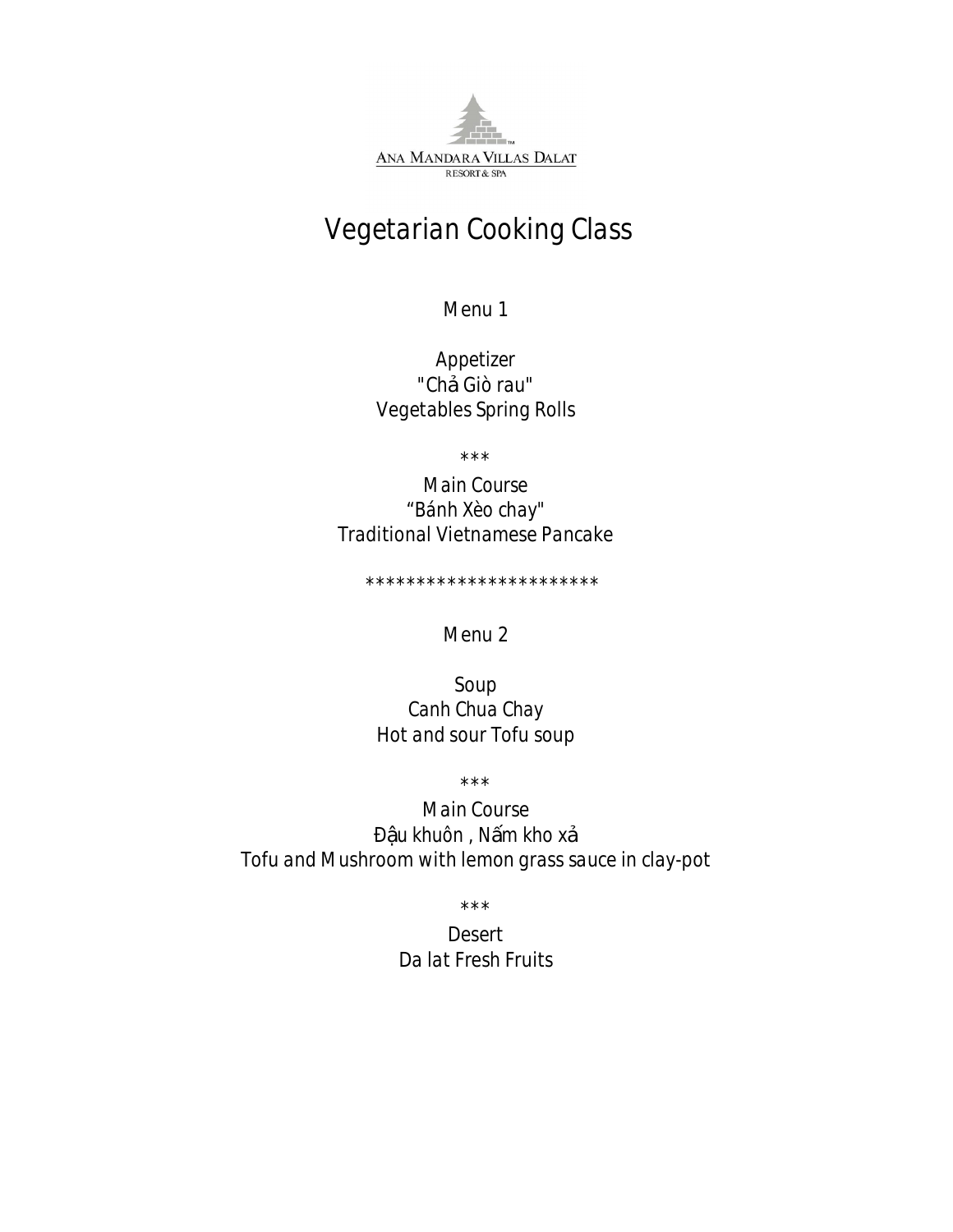ANA MANDARA VILLAS DALAT **RESORT & SPA** 

#### Menu 3

## Appetizer G icu n Chay Vietnamese vegetarian hand roll

Main Course "Cà ri Chay" Vietnamese Vegetables Curry

 $***$ 

Desert **Dalat Fresh Fruits** 

\*\*\*\*\*\*\*\*\*\*\*\*\*\*\*\*\*\*\*\*\*\*\*

Menu 4

### Appertizer

"B p c i cu n gia v s t cà " Rolled white cabbage with tofu & spices in tomato sauce

 $***$ 

**Main Course** u khuôn nh i gia v s t cà chua Stuffed bean curd with mushroom & spices in tomato Soya sauce

 $\star\star\star$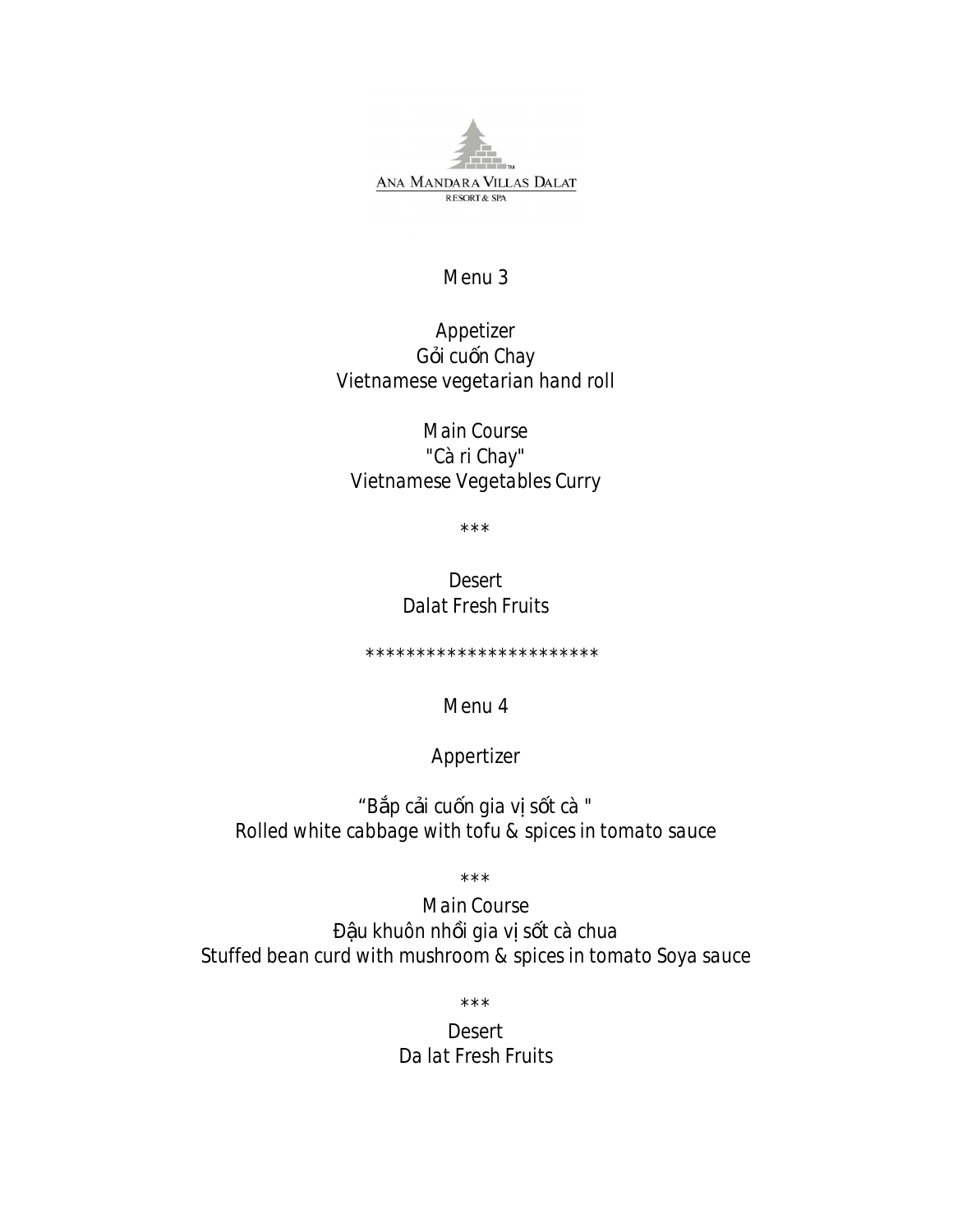

# **Western Cooking Class**

#### Menu 1

Appetizer A ti sô cu n cá h i và rau th m Hand rolled artichoke with smoked salmon & herbs  $***$ 

> **Main Course** Tôm n ng stvani Grill prawn in vanilla sauce

> > $***$

Desert Da lat Fresh Fruits

\*\*\*\*\*\*\*\*\*\*\*\*\*\*\*\*\*\*\*\*\*\*\*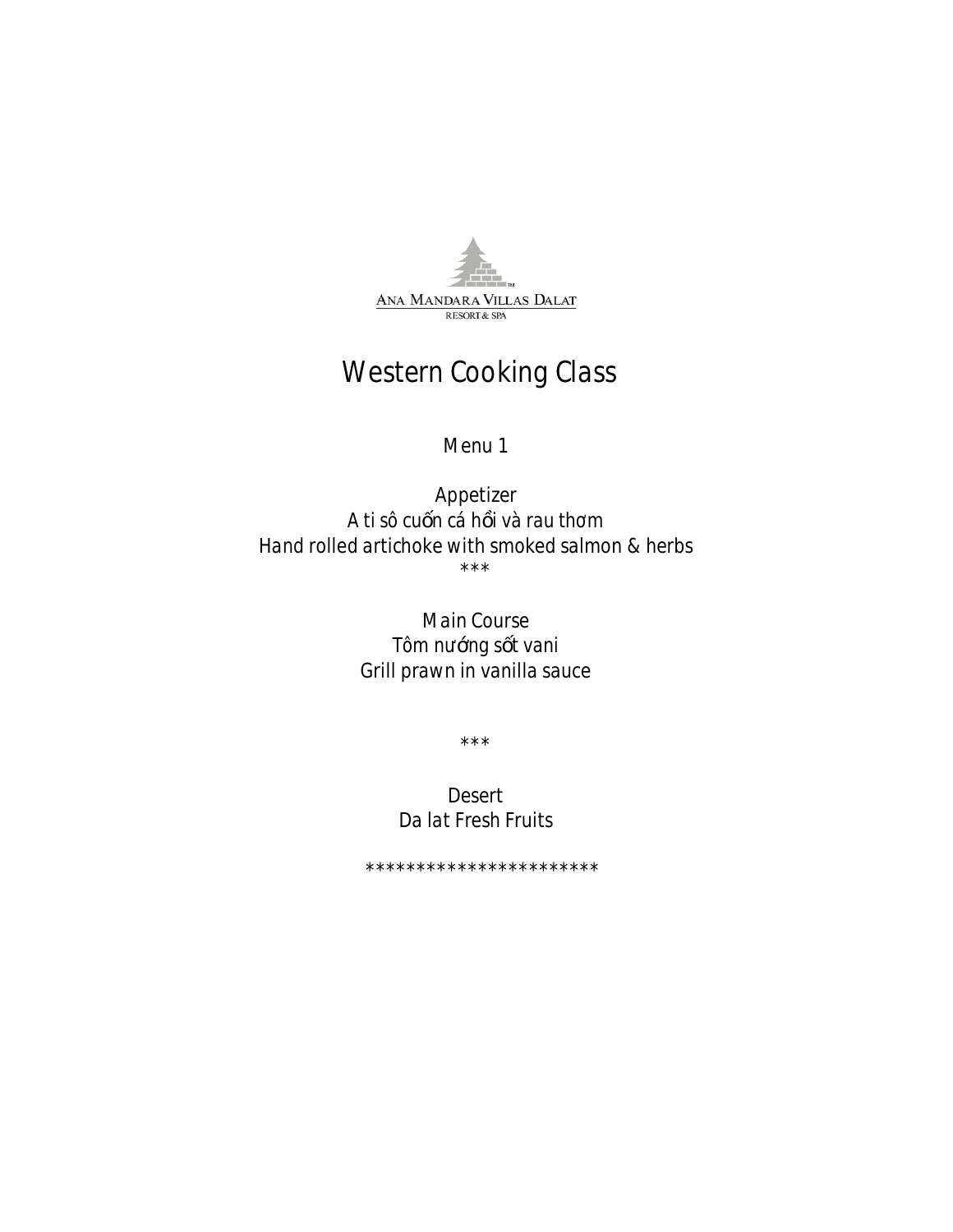#### Menu 2

Appetizer Tôm cu n mì ý chiên b, rau c tr n s t dâm nho Crispy prawn in kadaif fillo on organic vegetables salad

 $***$ 

**Main Course** Th t phi lê heo chiên, s t m t ong v h ng th o Pork medallion in honey rosemary sauce

 $* * *$ 

Desert Da lat Fresh Fruits

\*\*\*\*\*\*\*\*\*\*\*\*\*\*\*\*\*\*\*\*\*\*\*

#### Menu 3

Appetizer Xúp kem m ng tây n u cua Green asparagus with crab meat soup

 $***$ 

**Main Course** Cá h ng chiên s t chanh dây Pan-fried white snapper in passion sauce

 $* * *$